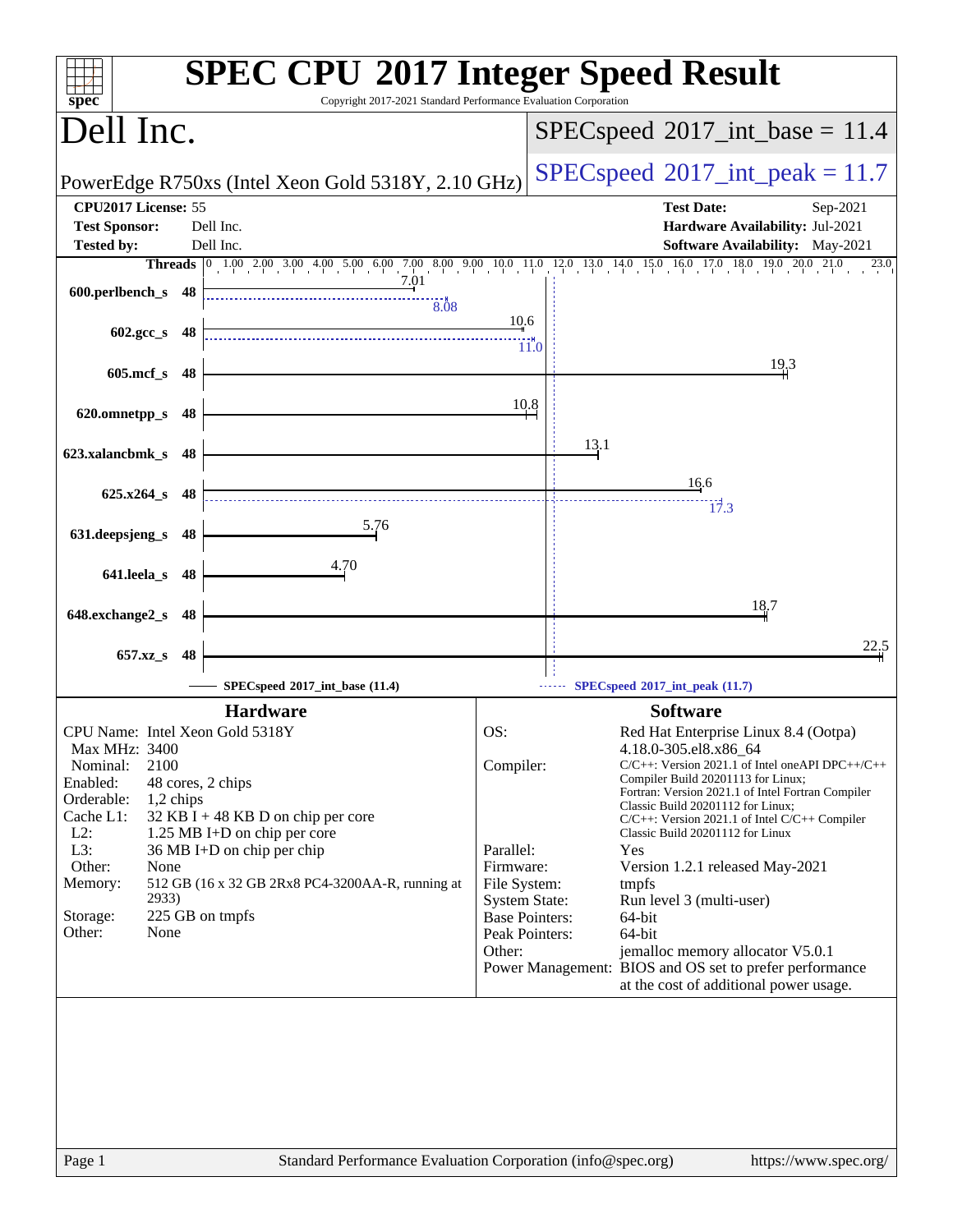| <b>SPEC CPU®2017 Integer Speed Result</b>          |                |                |       |                |              |                |                                            |                                                                                                          |                |                   |                |              |                                        |              |
|----------------------------------------------------|----------------|----------------|-------|----------------|--------------|----------------|--------------------------------------------|----------------------------------------------------------------------------------------------------------|----------------|-------------------|----------------|--------------|----------------------------------------|--------------|
| spec                                               |                |                |       |                |              |                |                                            | Copyright 2017-2021 Standard Performance Evaluation Corporation                                          |                |                   |                |              |                                        |              |
| Dell Inc.                                          |                |                |       |                |              |                |                                            | $SPEC speed^{\circ}2017\_int\_base = 11.4$                                                               |                |                   |                |              |                                        |              |
|                                                    |                |                |       |                |              |                |                                            |                                                                                                          |                |                   |                |              |                                        |              |
| PowerEdge R750xs (Intel Xeon Gold 5318Y, 2.10 GHz) |                |                |       |                |              |                | $SPEC speed^{\circ}2017\_int\_peak = 11.7$ |                                                                                                          |                |                   |                |              |                                        |              |
| CPU2017 License: 55                                |                |                |       |                |              |                |                                            |                                                                                                          |                | <b>Test Date:</b> |                |              | Sep-2021                               |              |
| <b>Test Sponsor:</b>                               | Dell Inc.      |                |       |                |              |                |                                            |                                                                                                          |                |                   |                |              | Hardware Availability: Jul-2021        |              |
| <b>Tested by:</b>                                  | Dell Inc.      |                |       |                |              |                |                                            |                                                                                                          |                |                   |                |              | <b>Software Availability:</b> May-2021 |              |
| <b>Results Table</b>                               |                |                |       |                |              |                |                                            |                                                                                                          |                |                   |                |              |                                        |              |
|                                                    |                |                |       | <b>Base</b>    |              |                |                                            |                                                                                                          |                |                   | Peak           |              |                                        |              |
| <b>Benchmark</b>                                   | <b>Threads</b> | <b>Seconds</b> | Ratio | <b>Seconds</b> | <b>Ratio</b> | <b>Seconds</b> | Ratio                                      | <b>Threads</b>                                                                                           | <b>Seconds</b> | <b>Ratio</b>      | <b>Seconds</b> | <b>Ratio</b> | <b>Seconds</b>                         | <b>Ratio</b> |
| 600.perlbench_s                                    | 48             | 253            | 7.01  | 252            | 7.05         |                |                                            | 48                                                                                                       | 218            | 8.14              | 220            | 8.08         |                                        |              |
| $602.\text{sec}\_\text{s}$                         | 48             | 375            | 10.6  | 373            | 10.7         |                |                                            | 48                                                                                                       | 363            | <b>11.0</b>       | 360            | 11.0         |                                        |              |
| $605$ .mcf s                                       | 48             | 242            | 19.5  | 244            | 19.3         |                |                                            | 48                                                                                                       | 242            | 19.5              | 244            | <b>19.3</b>  |                                        |              |
| 620.omnetpp_s                                      | 48             | 147            | 11.1  | 152            | 10.8         |                |                                            | 48                                                                                                       | 147            | 11.1              | 152            | <b>10.8</b>  |                                        |              |
| 623.xalancbmk s                                    | 48             | <b>108</b>     | 13.1  | 108            | 13.2         |                |                                            | 48                                                                                                       | 108            | <b>13.1</b>       | 108            | 13.2         |                                        |              |
| 625.x264_s                                         | 48             | 106            | 16.6  | 106            | 16.6         |                |                                            | 48                                                                                                       | <b>102</b>     | 17.3              | 102            | 17.3         |                                        |              |
| 631. deepsieng s                                   | 48             | 249            | 5.76  | 248            | 5.77         |                |                                            | 48                                                                                                       | 249            | 5.76              | 248            | 5.77         |                                        |              |
| 641.leela s                                        | 48             | 362            | 4.72  | 363            | 4.70         |                |                                            | 48                                                                                                       | 362            | 4.72              | 363            | 4.70         |                                        |              |
| 648.exchange2_s                                    | 48             | 156            | 18.8  | 157            | 18.7         |                |                                            | 48                                                                                                       | 156            | 18.8              | <b>157</b>     | 18.7         |                                        |              |
| 657.xz_s                                           | 48             | 273            | 22.7  | 274            | 22.5         |                |                                            | 48                                                                                                       | 273            | 22.7              | 274            | 22.5         |                                        |              |
| $SPECspeed*2017\_int\_base =$                      |                |                | 11.4  |                |              |                |                                            |                                                                                                          |                |                   |                |              |                                        |              |
| $SPECspeed*2017\_int\_peak =$                      |                |                | 11.7  |                |              |                |                                            |                                                                                                          |                |                   |                |              |                                        |              |
|                                                    |                |                |       |                |              |                |                                            | Results appear in the order in which they were run. Bold underlined text indicates a median measurement. |                |                   |                |              |                                        |              |
| <b>Operating System Notes</b>                      |                |                |       |                |              |                |                                            |                                                                                                          |                |                   |                |              |                                        |              |

Stack size set to unlimited using "ulimit -s unlimited"

## **[Environment Variables Notes](http://www.spec.org/auto/cpu2017/Docs/result-fields.html#EnvironmentVariablesNotes)**

```
Environment variables set by runcpu before the start of the run:
KMP_AFFINITY = "granularity=fine,scatter"
LD_LIBRARY_PATH =
      "/mnt/ramdisk/cpu2017-1.1.8-ic2021.1/lib/intel64:/mnt/ramdisk/cpu2017-1.
      1.8-ic2021.1/je5.0.1-64"
MALLOC_CONF = "retain:true"
OMP_STACKSIZE = "192M"
```
## **[General Notes](http://www.spec.org/auto/cpu2017/Docs/result-fields.html#GeneralNotes)**

 Binaries compiled on a system with 1x Intel Core i9-7980XE CPU + 64GB RAM memory using Redhat Enterprise Linux 8.0 Transparent Huge Pages enabled by default Prior to runcpu invocation Filesystem page cache synced and cleared with: sync; echo 3> /proc/sys/vm/drop\_caches jemalloc, a general purpose malloc implementation built with the RedHat Enterprise 7.5, and the system compiler gcc 4.8.5 sources available from jemalloc.net or <https://github.com/jemalloc/jemalloc/releases> NA: The test sponsor attests, as of date of publication, that CVE-2017-5754 (Meltdown) is mitigated in the system as tested and documented.

**(Continued on next page)**

| Page 2 | Standard Performance Evaluation Corporation (info@spec.org) | https://www.spec.org/ |
|--------|-------------------------------------------------------------|-----------------------|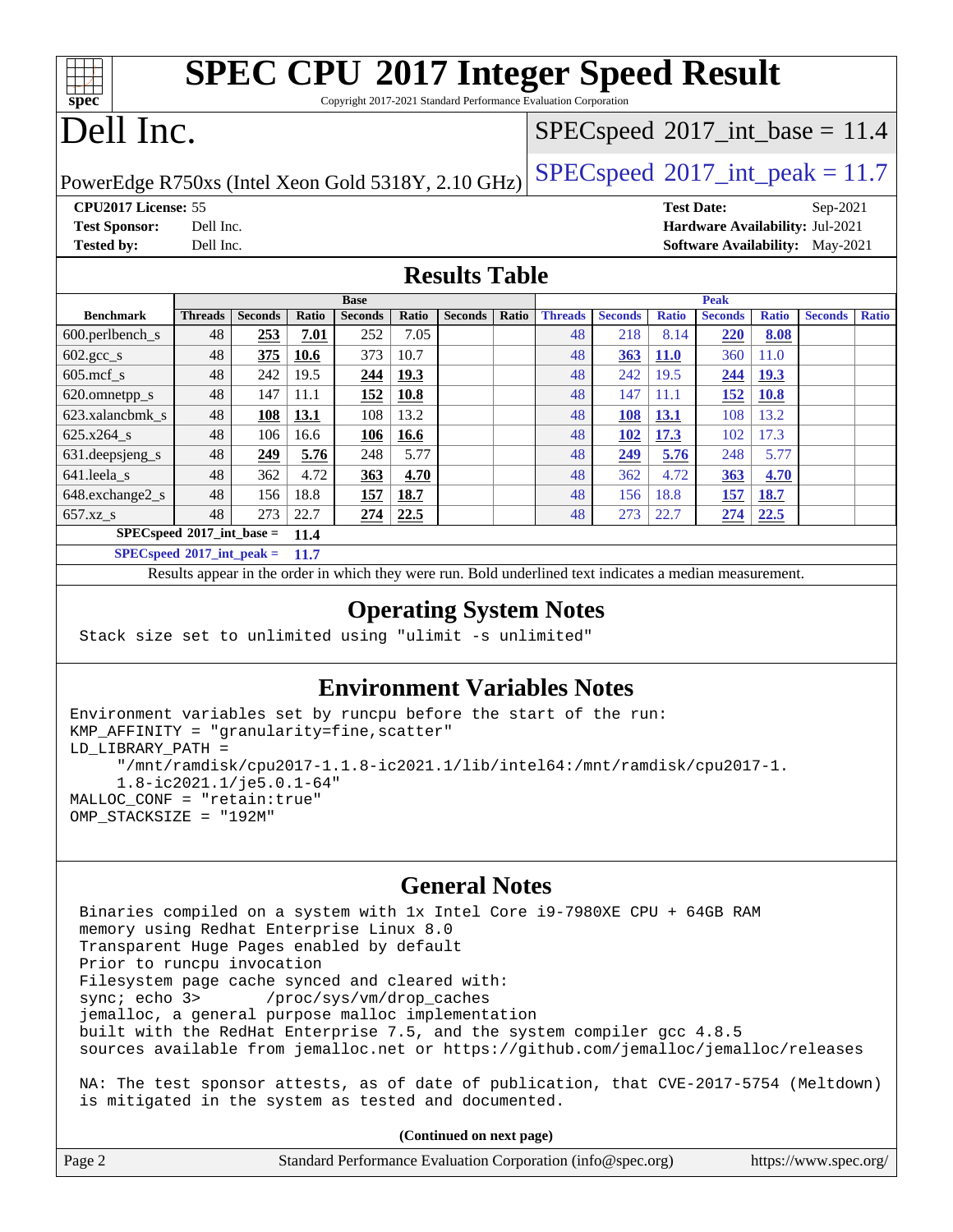#### **[spec](http://www.spec.org/) [SPEC CPU](http://www.spec.org/auto/cpu2017/Docs/result-fields.html#SPECCPU2017IntegerSpeedResult)[2017 Integer Speed Result](http://www.spec.org/auto/cpu2017/Docs/result-fields.html#SPECCPU2017IntegerSpeedResult)** Copyright 2017-2021 Standard Performance Evaluation Corporation Dell Inc. PowerEdge R750xs (Intel Xeon Gold 5318Y, 2.10 GHz) [SPECspeed](http://www.spec.org/auto/cpu2017/Docs/result-fields.html#SPECspeed2017intpeak)<sup>®</sup>[2017\\_int\\_peak = 1](http://www.spec.org/auto/cpu2017/Docs/result-fields.html#SPECspeed2017intpeak)1.7  $SPECspeed^{\circ}2017\_int\_base = 11.4$  $SPECspeed^{\circ}2017\_int\_base = 11.4$ **[CPU2017 License:](http://www.spec.org/auto/cpu2017/Docs/result-fields.html#CPU2017License)** 55 **[Test Date:](http://www.spec.org/auto/cpu2017/Docs/result-fields.html#TestDate)** Sep-2021 **[Test Sponsor:](http://www.spec.org/auto/cpu2017/Docs/result-fields.html#TestSponsor)** Dell Inc. **[Hardware Availability:](http://www.spec.org/auto/cpu2017/Docs/result-fields.html#HardwareAvailability)** Jul-2021 **[Tested by:](http://www.spec.org/auto/cpu2017/Docs/result-fields.html#Testedby)** Dell Inc. Dell Inc. **[Software Availability:](http://www.spec.org/auto/cpu2017/Docs/result-fields.html#SoftwareAvailability)** May-2021 **[General Notes \(Continued\)](http://www.spec.org/auto/cpu2017/Docs/result-fields.html#GeneralNotes)** Yes: The test sponsor attests, as of date of publication, that CVE-2017-5753 (Spectre variant 1) is mitigated in the system as tested and documented. Yes: The test sponsor attests, as of date of publication, that CVE-2017-5715 (Spectre variant 2) is mitigated in the system as tested and documented. Benchmark run from a 225 GB ramdisk created with the cmd: "mount -t tmpfs -o size=225G tmpfs /mnt/ramdisk" **[Platform Notes](http://www.spec.org/auto/cpu2017/Docs/result-fields.html#PlatformNotes)** BIOS settings: Logical Processor : Disabled Virtualization Technology : Disabled System Profile : Custom CPU Power Management : Maximum Performance C1E : Disabled C States : Autonomous Memory Patrol Scrub : Disabled Energy Efficiency Policy : Performance CPU Interconnect Bus Link Power Management : Disabled PCI ASPM L1 Link Power Management : Disabled Sysinfo program /mnt/ramdisk/cpu2017-1.1.8-ic2021.1/bin/sysinfo Rev: r6622 of 2021-04-07 982a61ec0915b55891ef0e16acafc64d running on r750xs.jzjpm83.inside.dell.com Tue Sep 7 13:08:44 2021 SUT (System Under Test) info as seen by some common utilities. For more information on this section, see <https://www.spec.org/cpu2017/Docs/config.html#sysinfo> From /proc/cpuinfo model name : Intel(R) Xeon(R) Gold 5318Y CPU @ 2.10GHz 2 "physical id"s (chips) 48 "processors" cores, siblings (Caution: counting these is hw and system dependent. The following excerpts from /proc/cpuinfo might not be reliable. Use with caution.) cpu cores : 24 siblings : 24 physical 0: cores 0 1 10 11 12 13 14 15 16 17 18 19 20 21 22 23 physical 1: cores 0 1 10 11 12 13 14 15 16 17 18 19 20 21 22 23 From lscpu from util-linux 2.32.1: Architecture: x86\_64 **(Continued on next page)**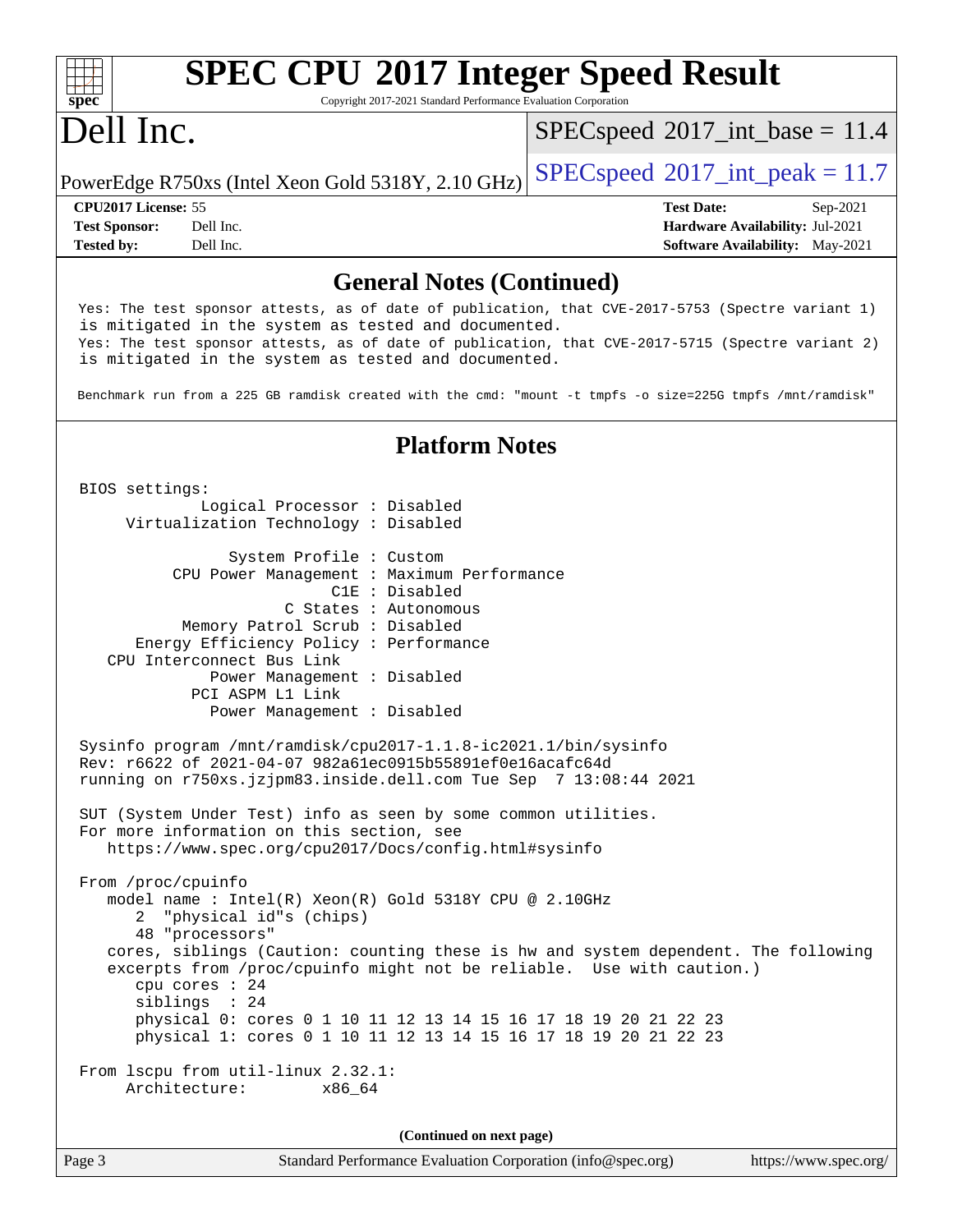| spec |  |  |  |  |  |
|------|--|--|--|--|--|

# **[SPEC CPU](http://www.spec.org/auto/cpu2017/Docs/result-fields.html#SPECCPU2017IntegerSpeedResult)[2017 Integer Speed Result](http://www.spec.org/auto/cpu2017/Docs/result-fields.html#SPECCPU2017IntegerSpeedResult)**

Copyright 2017-2021 Standard Performance Evaluation Corporation

# Dell Inc.

 $SPECspeed^{\circ}2017\_int\_base = 11.4$  $SPECspeed^{\circ}2017\_int\_base = 11.4$ 

PowerEdge R750xs (Intel Xeon Gold 5318Y, 2.10 GHz) [SPECspeed](http://www.spec.org/auto/cpu2017/Docs/result-fields.html#SPECspeed2017intpeak)<sup>®</sup>[2017\\_int\\_peak = 1](http://www.spec.org/auto/cpu2017/Docs/result-fields.html#SPECspeed2017intpeak)1.7

**[CPU2017 License:](http://www.spec.org/auto/cpu2017/Docs/result-fields.html#CPU2017License)** 55 **[Test Date:](http://www.spec.org/auto/cpu2017/Docs/result-fields.html#TestDate)** Sep-2021 **[Test Sponsor:](http://www.spec.org/auto/cpu2017/Docs/result-fields.html#TestSponsor)** Dell Inc. **[Hardware Availability:](http://www.spec.org/auto/cpu2017/Docs/result-fields.html#HardwareAvailability)** Jul-2021 **[Tested by:](http://www.spec.org/auto/cpu2017/Docs/result-fields.html#Testedby)** Dell Inc. **[Software Availability:](http://www.spec.org/auto/cpu2017/Docs/result-fields.html#SoftwareAvailability)** May-2021

### **[Platform Notes \(Continued\)](http://www.spec.org/auto/cpu2017/Docs/result-fields.html#PlatformNotes)**

 CPU op-mode(s): 32-bit, 64-bit Byte Order: Little Endian CPU(s): 48 On-line CPU(s) list: 0-47 Thread(s) per core: 1 Core(s) per socket: 24  $Socket(s):$  NUMA node(s): 2 Vendor ID: GenuineIntel BIOS Vendor ID: Intel CPU family: 6 Model: 106 Model name: Intel(R) Xeon(R) Gold 5318Y CPU @ 2.10GHz<br>BIOS Model name: Intel(R) Xeon(R) Gold 5318Y CPU @ 2.10GHz  $Intel(R)$  Xeon(R) Gold 5318Y CPU @ 2.10GHz Stepping: 6 CPU MHz: 2412.744 BogoMIPS: 4200.00 Virtualization: VT-x L1d cache: 48K L1i cache: 32K L2 cache: 1280K L3 cache: 36864K NUMA node0 CPU(s): 0,2,4,6,8,10,12,14,16,18,20,22,24,26,28,30,32,34,36,38,40,42,44,46 NUMA node1 CPU(s): 1,3,5,7,9,11,13,15,17,19,21,23,25,27,29,31,33,35,37,39,41,43,45,47 Flags: fpu vme de pse tsc msr pae mce cx8 apic sep mtrr pge mca cmov pat pse36 clflush dts acpi mmx fxsr sse sse2 ss ht tm pbe syscall nx pdpe1gb rdtscp lm constant\_tsc art arch\_perfmon pebs bts rep\_good nopl xtopology nonstop\_tsc cpuid aperfmperf pni pclmulqdq dtes64 monitor ds\_cpl vmx smx est tm2 ssse3 sdbg fma cx16 xtpr pdcm pcid dca sse4\_1 sse4\_2 x2apic movbe popcnt tsc\_deadline\_timer aes xsave avx f16c rdrand lahf\_lm abm 3dnowprefetch cpuid\_fault epb cat\_l3 invpcid\_single intel\_ppin ssbd mba ibrs ibpb stibp ibrs\_enhanced fsgsbase tsc\_adjust bmi1 hle avx2 smep bmi2 erms invpcid cqm rdt\_a avx512f avx512dq rdseed adx smap avx512ifma clflushopt clwb intel\_pt avx512cd sha\_ni avx512bw avx512vl xsaveopt xsavec xgetbv1 xsaves cqm\_llc cqm\_occup\_llc cqm\_mbm\_total cqm\_mbm\_local split\_lock\_detect wbnoinvd dtherm ida arat pln pts avx512vbmi umip pku ospke avx512\_vbmi2 gfni vaes vpclmulqdq avx512\_vnni avx512\_bitalg tme avx512\_vpopcntdq la57 rdpid fsrm md\_clear pconfig flush\_l1d arch\_capabilities /proc/cpuinfo cache data cache size : 36864 KB From numactl --hardware WARNING: a numactl 'node' might or might not correspond to a physical chip. available: 2 nodes (0-1) node 0 cpus: 0 2 4 6 8 10 12 14 16 18 20 22 24 26 28 30 32 34 36 38 40 42 44 46 **(Continued on next page)**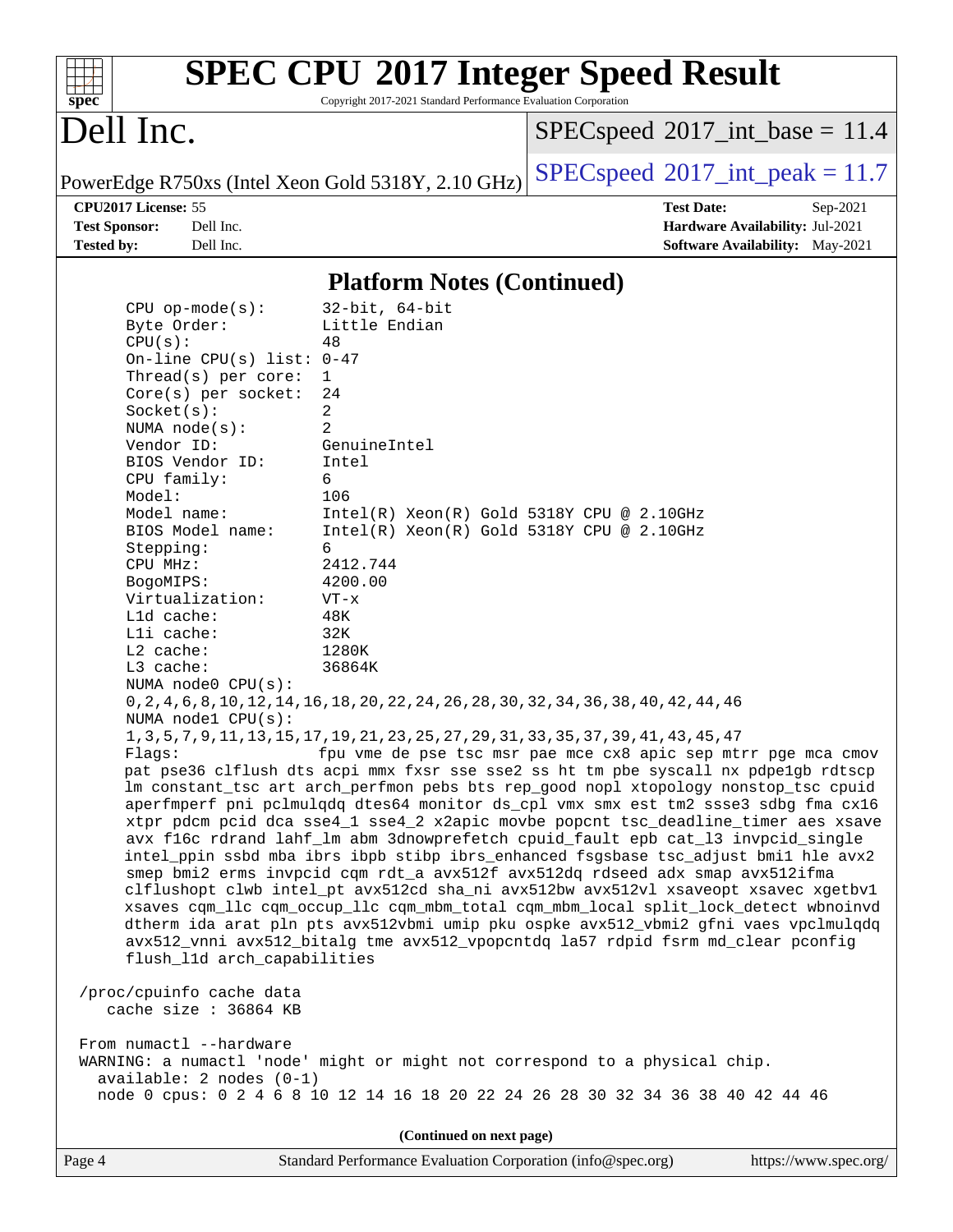| <b>SPEC CPU®2017 Integer Speed Result</b><br>Copyright 2017-2021 Standard Performance Evaluation Corporation<br>spec <sup>®</sup>                                                                                                                                                                                                                                                                  |                                                                                                                                           |
|----------------------------------------------------------------------------------------------------------------------------------------------------------------------------------------------------------------------------------------------------------------------------------------------------------------------------------------------------------------------------------------------------|-------------------------------------------------------------------------------------------------------------------------------------------|
| Dell Inc.                                                                                                                                                                                                                                                                                                                                                                                          | $SPEC speed^{\circ}2017\_int\_base = 11.4$                                                                                                |
| PowerEdge R750xs (Intel Xeon Gold 5318Y, 2.10 GHz)                                                                                                                                                                                                                                                                                                                                                 | $SPEC speed^{\circ}2017\_int\_peak = 11.7$                                                                                                |
| CPU2017 License: 55                                                                                                                                                                                                                                                                                                                                                                                | <b>Test Date:</b><br>Sep-2021                                                                                                             |
| <b>Test Sponsor:</b><br>Dell Inc.                                                                                                                                                                                                                                                                                                                                                                  | Hardware Availability: Jul-2021                                                                                                           |
| <b>Tested by:</b><br>Dell Inc.                                                                                                                                                                                                                                                                                                                                                                     | Software Availability: May-2021                                                                                                           |
| <b>Platform Notes (Continued)</b>                                                                                                                                                                                                                                                                                                                                                                  |                                                                                                                                           |
| node 0 size: 257143 MB<br>node 0 free: 246723 MB<br>node 1 cpus: 1 3 5 7 9 11 13 15 17 19 21 23 25 27 29 31 33 35 37 39 41 43 45 47<br>node 1 size: 258040 MB<br>node 1 free: 257367 MB<br>node distances:<br>node<br>$\overline{\phantom{0}}$<br>1<br>0 :<br>10<br>- 20<br>1:<br>20<br>10<br>From /proc/meminfo<br>MemTotal:<br>527547592 kB<br>HugePages_Total:<br>0<br>Hugepagesize:<br>2048 kB |                                                                                                                                           |
| /sbin/tuned-adm active<br>Current active profile: throughput-performance<br>From /etc/*release* /etc/*version*                                                                                                                                                                                                                                                                                     |                                                                                                                                           |
| os-release:<br>NAME="Red Hat Enterprise Linux"<br>VERSION="8.4 (Ootpa)"<br>$ID="rhe1"$<br>ID LIKE="fedora"<br>VERSION_ID="8.4"<br>PLATFORM_ID="platform:el8"                                                                                                                                                                                                                                       |                                                                                                                                           |
| PRETTY_NAME="Red Hat Enterprise Linux 8.4 (Ootpa)"<br>$ANSI\_COLOR = "0; 31"$<br>redhat-release: Red Hat Enterprise Linux release 8.4 (Ootpa)<br>system-release: Red Hat Enterprise Linux release 8.4 (Ootpa)<br>system-release-cpe: cpe:/o:redhat:enterprise_linux:8.4:ga                                                                                                                         |                                                                                                                                           |
| uname $-a$ :<br>Linux r750xs.jzjpm83.inside.dell.com 4.18.0-305.el8.x86_64 #1 SMP Thu Apr 29 08:54:30<br>EDT 2021 x86_64 x86_64 x86_64 GNU/Linux                                                                                                                                                                                                                                                   |                                                                                                                                           |
| Kernel self-reported vulnerability status:                                                                                                                                                                                                                                                                                                                                                         |                                                                                                                                           |
| CVE-2018-12207 (iTLB Multihit):<br>CVE-2018-3620 (L1 Terminal Fault):<br>Microarchitectural Data Sampling:<br>CVE-2017-5754 (Meltdown):<br>CVE-2018-3639 (Speculative Store Bypass):                                                                                                                                                                                                               | Not affected<br>Not affected<br>Not affected<br>Not affected<br>Mitigation: Speculative Store<br>Bypass disabled via prctl and<br>seccomp |
| CVE-2017-5753 (Spectre variant 1):                                                                                                                                                                                                                                                                                                                                                                 | Mitigation: usercopy/swapgs<br>barriers and __user pointer                                                                                |
| (Continued on next page)                                                                                                                                                                                                                                                                                                                                                                           |                                                                                                                                           |

Page 5 Standard Performance Evaluation Corporation [\(info@spec.org\)](mailto:info@spec.org) <https://www.spec.org/>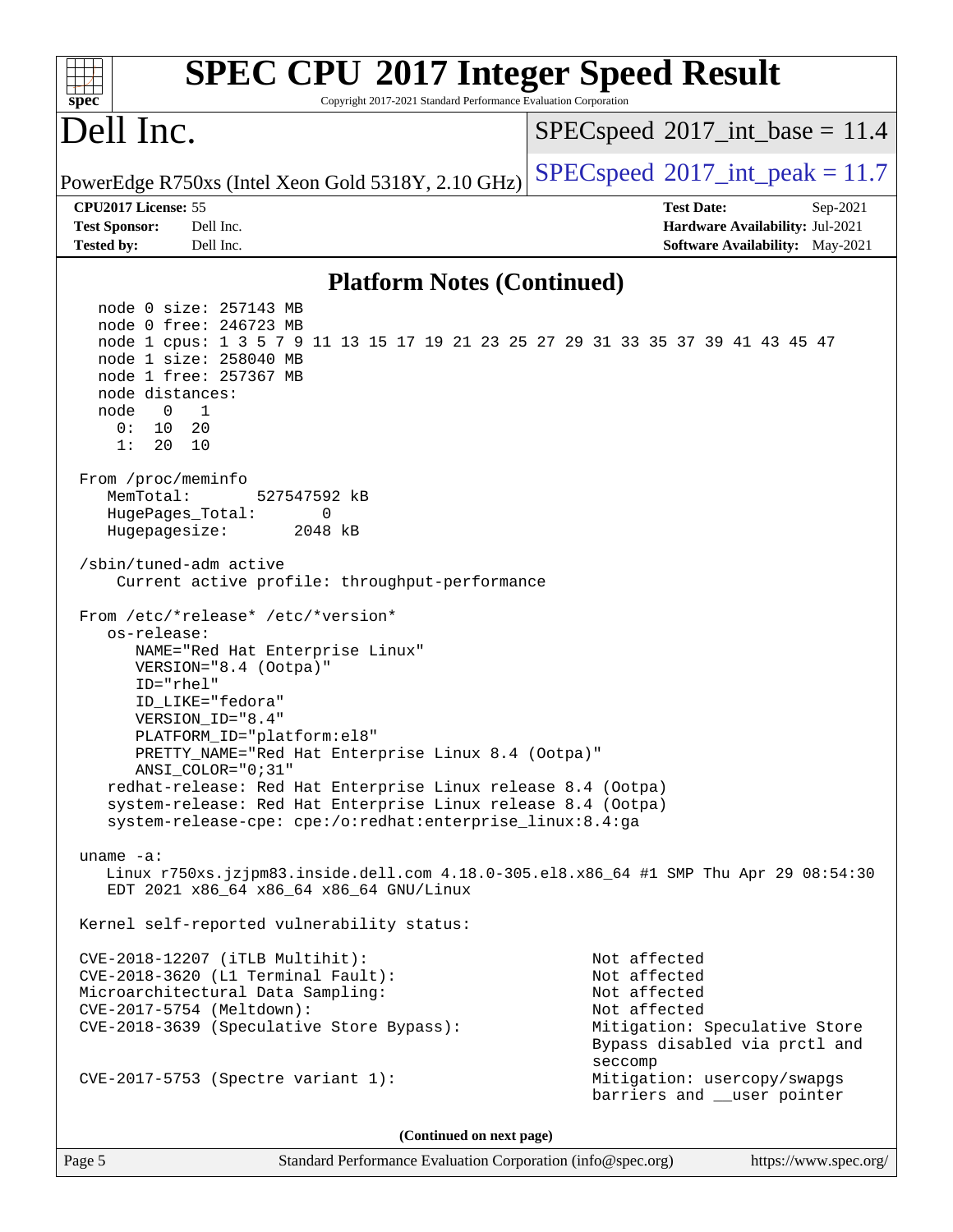| <b>SPEC CPU®2017 Integer Speed Result</b><br>spec<br>Copyright 2017-2021 Standard Performance Evaluation Corporation                                                                                                                                                                                                                                                                                                                       |                                                                                                       |
|--------------------------------------------------------------------------------------------------------------------------------------------------------------------------------------------------------------------------------------------------------------------------------------------------------------------------------------------------------------------------------------------------------------------------------------------|-------------------------------------------------------------------------------------------------------|
| Dell Inc.                                                                                                                                                                                                                                                                                                                                                                                                                                  | $SPEC speed^{\circ}2017\_int\_base = 11.4$                                                            |
| PowerEdge R750xs (Intel Xeon Gold 5318Y, 2.10 GHz)                                                                                                                                                                                                                                                                                                                                                                                         | $SPEC speed^{\circ}2017\_int\_peak = 11.7$                                                            |
| CPU2017 License: 55<br><b>Test Sponsor:</b><br>Dell Inc.<br><b>Tested by:</b><br>Dell Inc.                                                                                                                                                                                                                                                                                                                                                 | <b>Test Date:</b><br>$Sep-2021$<br>Hardware Availability: Jul-2021<br>Software Availability: May-2021 |
| <b>Platform Notes (Continued)</b>                                                                                                                                                                                                                                                                                                                                                                                                          |                                                                                                       |
| $CVE-2017-5715$ (Spectre variant 2):<br>CVE-2020-0543 (Special Register Buffer Data Sampling): Not affected<br>CVE-2019-11135 (TSX Asynchronous Abort):                                                                                                                                                                                                                                                                                    | sanitization<br>Mitigation: Enhanced IBRS, IBPB:<br>conditional, RSB filling<br>Not affected          |
| run-level 3 Sep 7 13:00                                                                                                                                                                                                                                                                                                                                                                                                                    |                                                                                                       |
| SPEC is set to: /mnt/ramdisk/cpu2017-1.1.8-ic2021.1<br>Filesystem<br>Size Used Avail Use% Mounted on<br>Type<br>tmpfs 225G 4.4G 221G 2% /mnt/ramdisk<br>tmpfs<br>From /sys/devices/virtual/dmi/id                                                                                                                                                                                                                                          |                                                                                                       |
| Vendor:<br>Dell Inc.<br>Product:<br>PowerEdge R750xs<br>Product Family: PowerEdge<br>Serial:<br>JZJPM83                                                                                                                                                                                                                                                                                                                                    |                                                                                                       |
| Additional information from dmidecode 3.2 follows. WARNING: Use caution when you<br>interpret this section. The 'dmidecode' program reads system data which is "intended to<br>allow hardware to be accurately determined", but the intent may not be met, as there are<br>frequent changes to hardware, firmware, and the "DMTF SMBIOS" standard.<br>Memory:<br>16x 002C069D002C 18ASF4G72PDZ-3G2E1 32 GB 2 rank 3200, configured at 2933 |                                                                                                       |
| BIOS:<br>BIOS Vendor:<br>Dell Inc.<br>BIOS Version:<br>1.2.1<br>BIOS Date:<br>05/28/2021<br>BIOS Revision:<br>1.2<br>(End of data from sysinfo program)                                                                                                                                                                                                                                                                                    |                                                                                                       |
|                                                                                                                                                                                                                                                                                                                                                                                                                                            |                                                                                                       |
| <b>Compiler Version Notes</b>                                                                                                                                                                                                                                                                                                                                                                                                              |                                                                                                       |
| 600.perlbench_s(peak)                                                                                                                                                                                                                                                                                                                                                                                                                      |                                                                                                       |
| $Intel(R)$ C Intel(R) 64 Compiler Classic for applications running on Intel(R)<br>64, Version 2021.1 Build 20201112_000000<br>Copyright (C) 1985-2020 Intel Corporation. All rights reserved.                                                                                                                                                                                                                                              |                                                                                                       |
| 600.perlbench_s(base) 602.gcc_s(base, peak) 605.mcf_s(base, peak)<br>C<br>625.x264_s(base, peak) 657.xz_s(base, peak)                                                                                                                                                                                                                                                                                                                      |                                                                                                       |
| (Continued on next page)                                                                                                                                                                                                                                                                                                                                                                                                                   |                                                                                                       |
| Standard Performance Evaluation Corporation (info@spec.org)<br>Page 6                                                                                                                                                                                                                                                                                                                                                                      | https://www.spec.org/                                                                                 |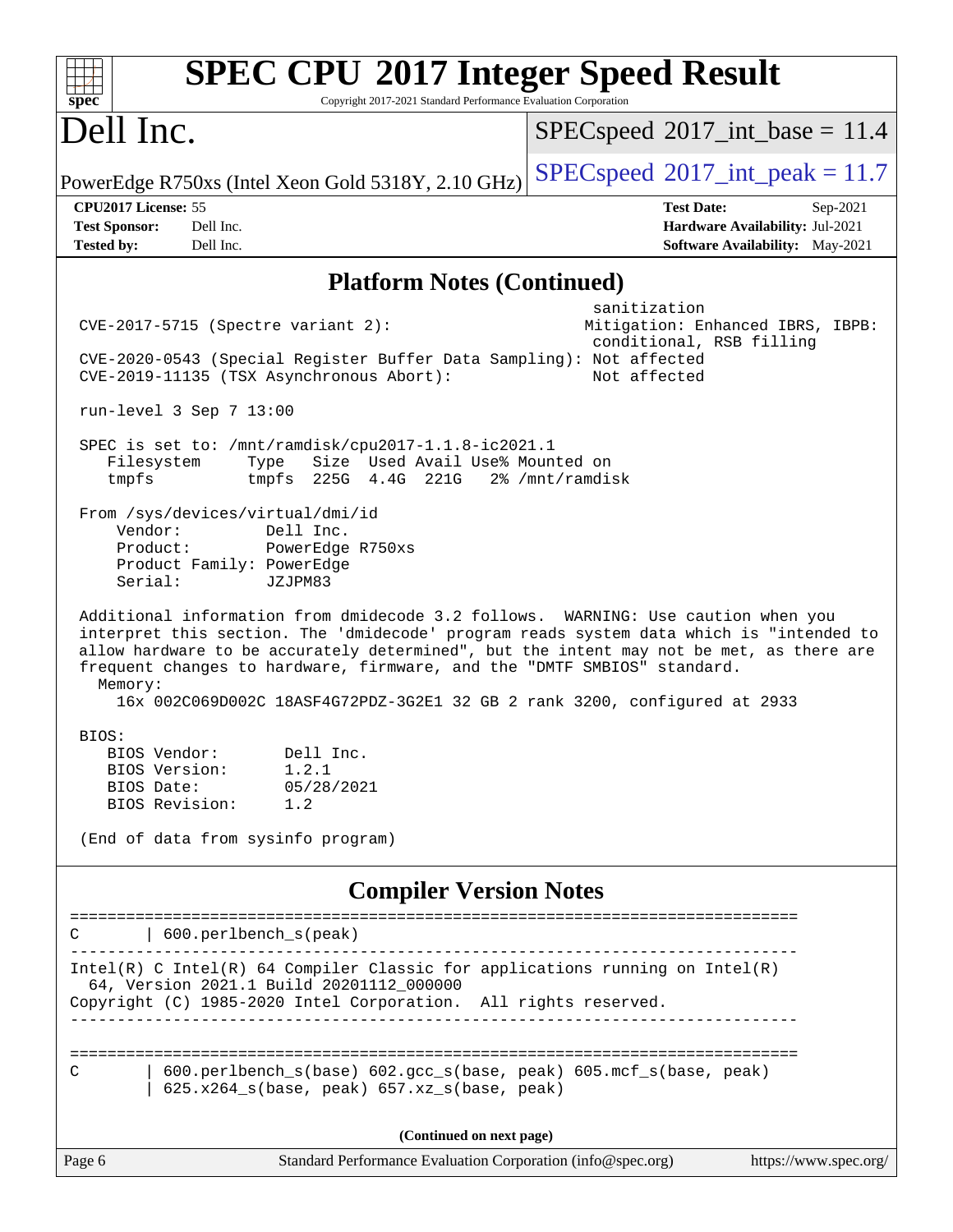| spec <sup>®</sup>                                                | <b>SPEC CPU®2017 Integer Speed Result</b><br>Copyright 2017-2021 Standard Performance Evaluation Corporation                                                                                      |                                            |                                                                                |
|------------------------------------------------------------------|---------------------------------------------------------------------------------------------------------------------------------------------------------------------------------------------------|--------------------------------------------|--------------------------------------------------------------------------------|
| Dell Inc.                                                        |                                                                                                                                                                                                   | $SPEC speed^{\circ}2017\_int\_base = 11.4$ |                                                                                |
|                                                                  | PowerEdge R750xs (Intel Xeon Gold 5318Y, 2.10 GHz)                                                                                                                                                | $SPEC speed^{\circ}2017\_int\_peak = 11.7$ |                                                                                |
| CPU2017 License: 55<br><b>Test Sponsor:</b><br><b>Tested by:</b> | Dell Inc.<br>Dell Inc.                                                                                                                                                                            | <b>Test Date:</b>                          | Sep-2021<br>Hardware Availability: Jul-2021<br>Software Availability: May-2021 |
|                                                                  | <b>Compiler Version Notes (Continued)</b>                                                                                                                                                         |                                            |                                                                                |
|                                                                  | Intel(R) oneAPI DPC++/C++ Compiler for applications running on Intel(R) $64$ ,<br>Version 2021.1 Build 20201113<br>Copyright (C) 1985-2020 Intel Corporation. All rights reserved.                |                                            |                                                                                |
| С                                                                | 600.perlbench_s(peak)<br>$Intel(R)$ C Intel(R) 64 Compiler Classic for applications running on Intel(R)                                                                                           |                                            |                                                                                |
|                                                                  | 64, Version 2021.1 Build 20201112_000000<br>Copyright (C) 1985-2020 Intel Corporation. All rights reserved.                                                                                       |                                            |                                                                                |
| C                                                                | ------------------<br>600.perlbench_s(base) 602.gcc_s(base, peak) 605.mcf_s(base, peak)<br>$625.x264_s(base, peak)$ $657.xz_s(base, peak)$                                                        |                                            |                                                                                |
|                                                                  | $Intel(R)$ oneAPI DPC++/C++ Compiler for applications running on Intel(R) 64,<br>Version 2021.1 Build 20201113<br>Copyright (C) 1985-2020 Intel Corporation. All rights reserved.                 |                                            |                                                                                |
| $C++$                                                            | 620.omnetpp_s(base, peak) 623.xalancbmk_s(base, peak)<br>631.deepsjeng_s(base, peak) 641.leela_s(base, peak)                                                                                      | ==============                             |                                                                                |
|                                                                  | Intel(R) oneAPI DPC++/C++ Compiler for applications running on Intel(R) $64$ ,<br>Version 2021.1 Build 20201113<br>Copyright (C) 1985-2020 Intel Corporation. All rights reserved.                |                                            |                                                                                |
|                                                                  | Fortran   $648$ . exchange $2_s$ (base, peak)                                                                                                                                                     |                                            |                                                                                |
|                                                                  | Intel(R) Fortran Intel(R) 64 Compiler Classic for applications running on<br>Intel(R) 64, Version 2021.1 Build 20201112_000000<br>Copyright (C) 1985-2020 Intel Corporation. All rights reserved. |                                            |                                                                                |
| C benchmarks:<br>icx                                             | <b>Base Compiler Invocation</b>                                                                                                                                                                   |                                            |                                                                                |
|                                                                  | (Continued on next page)                                                                                                                                                                          |                                            |                                                                                |
| Page 7                                                           | Standard Performance Evaluation Corporation (info@spec.org)                                                                                                                                       |                                            | https://www.spec.org/                                                          |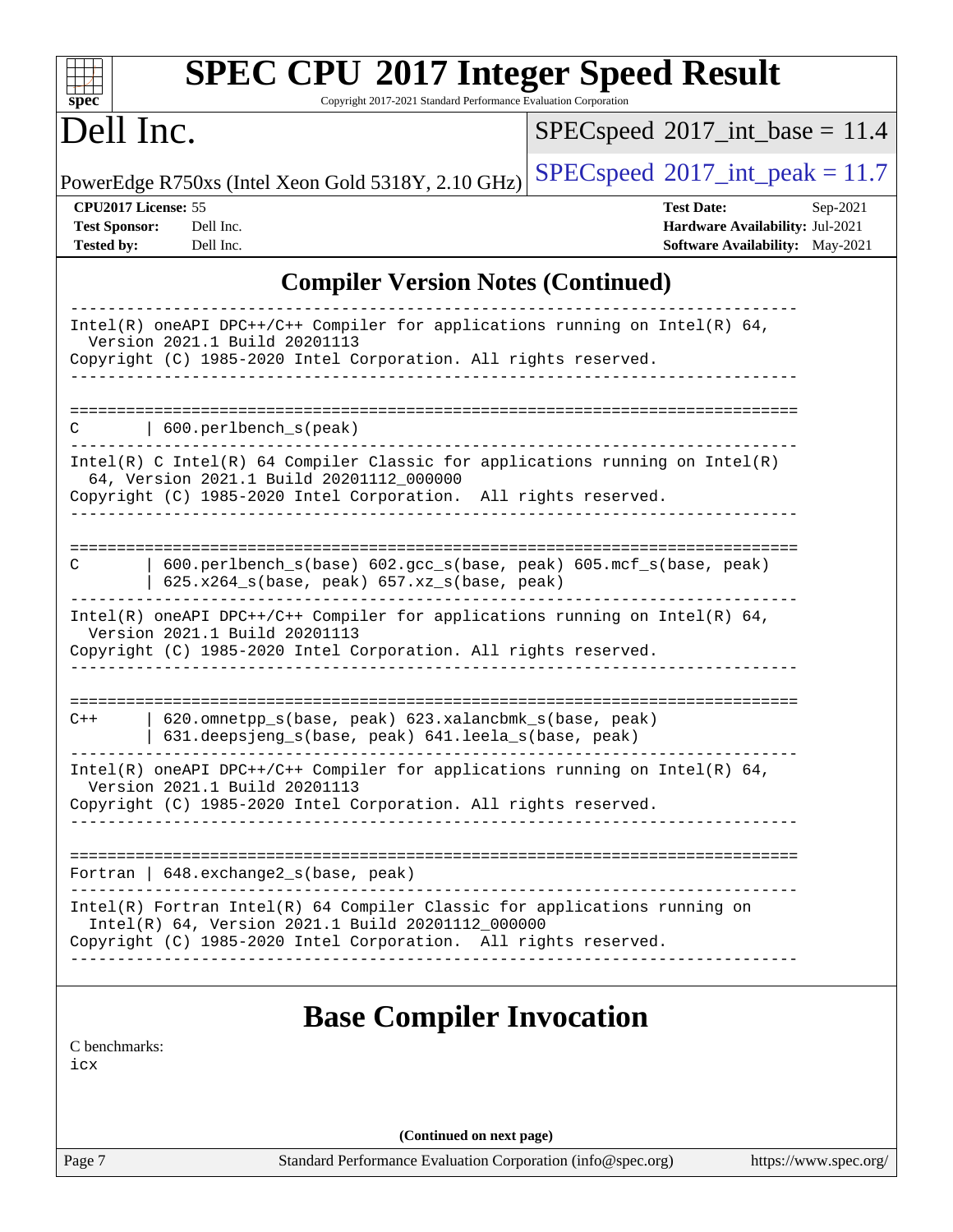#### $\pm t$ **[spec](http://www.spec.org/)**

# **[SPEC CPU](http://www.spec.org/auto/cpu2017/Docs/result-fields.html#SPECCPU2017IntegerSpeedResult)[2017 Integer Speed Result](http://www.spec.org/auto/cpu2017/Docs/result-fields.html#SPECCPU2017IntegerSpeedResult)**

Copyright 2017-2021 Standard Performance Evaluation Corporation

# Dell Inc.

 $SPECspeed^{\circ}2017\_int\_base = 11.4$  $SPECspeed^{\circ}2017\_int\_base = 11.4$ 

PowerEdge R750xs (Intel Xeon Gold 5318Y, 2.10 GHz)  $\left|$  [SPECspeed](http://www.spec.org/auto/cpu2017/Docs/result-fields.html#SPECspeed2017intpeak)®[2017\\_int\\_peak = 1](http://www.spec.org/auto/cpu2017/Docs/result-fields.html#SPECspeed2017intpeak)1.7

**[Tested by:](http://www.spec.org/auto/cpu2017/Docs/result-fields.html#Testedby)** Dell Inc. **[Software Availability:](http://www.spec.org/auto/cpu2017/Docs/result-fields.html#SoftwareAvailability)** May-2021

**[CPU2017 License:](http://www.spec.org/auto/cpu2017/Docs/result-fields.html#CPU2017License)** 55 **[Test Date:](http://www.spec.org/auto/cpu2017/Docs/result-fields.html#TestDate)** Sep-2021 **[Test Sponsor:](http://www.spec.org/auto/cpu2017/Docs/result-fields.html#TestSponsor)** Dell Inc. **[Hardware Availability:](http://www.spec.org/auto/cpu2017/Docs/result-fields.html#HardwareAvailability)** Jul-2021

# **[Base Compiler Invocation \(Continued\)](http://www.spec.org/auto/cpu2017/Docs/result-fields.html#BaseCompilerInvocation)**

[C++ benchmarks:](http://www.spec.org/auto/cpu2017/Docs/result-fields.html#CXXbenchmarks) [icpx](http://www.spec.org/cpu2017/results/res2021q4/cpu2017-20211025-29846.flags.html#user_CXXbase_intel_icpx_1e918ed14c436bf4b9b7c8bcdd51d4539fc71b3df010bd1e9f8732d9c34c2b2914e48204a846820f3c0ebb4095dea797a5c30b458ac0b6dffac65d78f781f5ca)

[Fortran benchmarks](http://www.spec.org/auto/cpu2017/Docs/result-fields.html#Fortranbenchmarks): [ifort](http://www.spec.org/cpu2017/results/res2021q4/cpu2017-20211025-29846.flags.html#user_FCbase_intel_ifort_8111460550e3ca792625aed983ce982f94888b8b503583aa7ba2b8303487b4d8a21a13e7191a45c5fd58ff318f48f9492884d4413fa793fd88dd292cad7027ca)

## **[Base Portability Flags](http://www.spec.org/auto/cpu2017/Docs/result-fields.html#BasePortabilityFlags)**

 600.perlbench\_s: [-DSPEC\\_LP64](http://www.spec.org/cpu2017/results/res2021q4/cpu2017-20211025-29846.flags.html#b600.perlbench_s_basePORTABILITY_DSPEC_LP64) [-DSPEC\\_LINUX\\_X64](http://www.spec.org/cpu2017/results/res2021q4/cpu2017-20211025-29846.flags.html#b600.perlbench_s_baseCPORTABILITY_DSPEC_LINUX_X64) 602.gcc\_s: [-DSPEC\\_LP64](http://www.spec.org/cpu2017/results/res2021q4/cpu2017-20211025-29846.flags.html#suite_basePORTABILITY602_gcc_s_DSPEC_LP64) 605.mcf\_s: [-DSPEC\\_LP64](http://www.spec.org/cpu2017/results/res2021q4/cpu2017-20211025-29846.flags.html#suite_basePORTABILITY605_mcf_s_DSPEC_LP64) 620.omnetpp\_s: [-DSPEC\\_LP64](http://www.spec.org/cpu2017/results/res2021q4/cpu2017-20211025-29846.flags.html#suite_basePORTABILITY620_omnetpp_s_DSPEC_LP64) 623.xalancbmk\_s: [-DSPEC\\_LP64](http://www.spec.org/cpu2017/results/res2021q4/cpu2017-20211025-29846.flags.html#suite_basePORTABILITY623_xalancbmk_s_DSPEC_LP64) [-DSPEC\\_LINUX](http://www.spec.org/cpu2017/results/res2021q4/cpu2017-20211025-29846.flags.html#b623.xalancbmk_s_baseCXXPORTABILITY_DSPEC_LINUX) 625.x264\_s: [-DSPEC\\_LP64](http://www.spec.org/cpu2017/results/res2021q4/cpu2017-20211025-29846.flags.html#suite_basePORTABILITY625_x264_s_DSPEC_LP64) 631.deepsjeng\_s: [-DSPEC\\_LP64](http://www.spec.org/cpu2017/results/res2021q4/cpu2017-20211025-29846.flags.html#suite_basePORTABILITY631_deepsjeng_s_DSPEC_LP64) 641.leela\_s: [-DSPEC\\_LP64](http://www.spec.org/cpu2017/results/res2021q4/cpu2017-20211025-29846.flags.html#suite_basePORTABILITY641_leela_s_DSPEC_LP64) 648.exchange2\_s: [-DSPEC\\_LP64](http://www.spec.org/cpu2017/results/res2021q4/cpu2017-20211025-29846.flags.html#suite_basePORTABILITY648_exchange2_s_DSPEC_LP64) 657.xz\_s: [-DSPEC\\_LP64](http://www.spec.org/cpu2017/results/res2021q4/cpu2017-20211025-29846.flags.html#suite_basePORTABILITY657_xz_s_DSPEC_LP64)

## **[Base Optimization Flags](http://www.spec.org/auto/cpu2017/Docs/result-fields.html#BaseOptimizationFlags)**

#### [C benchmarks](http://www.spec.org/auto/cpu2017/Docs/result-fields.html#Cbenchmarks):

[-DSPEC\\_OPENMP](http://www.spec.org/cpu2017/results/res2021q4/cpu2017-20211025-29846.flags.html#suite_CCbase_DSPEC_OPENMP) [-std=c11](http://www.spec.org/cpu2017/results/res2021q4/cpu2017-20211025-29846.flags.html#user_CCbase_std-icc-std_0e1c27790398a4642dfca32ffe6c27b5796f9c2d2676156f2e42c9c44eaad0c049b1cdb667a270c34d979996257aeb8fc440bfb01818dbc9357bd9d174cb8524) [-m64](http://www.spec.org/cpu2017/results/res2021q4/cpu2017-20211025-29846.flags.html#user_CCbase_m64-icc) [-fiopenmp](http://www.spec.org/cpu2017/results/res2021q4/cpu2017-20211025-29846.flags.html#user_CCbase_fiopenmp_4cde26b3fcccd23bd0bb70af4efc204325d72839eefa1147e34201101709f20b3deb62aad96701dea148529bf4ca48c90b72f3bf837ca148e297cf8a0ba6feb7) [-Wl,-z,muldefs](http://www.spec.org/cpu2017/results/res2021q4/cpu2017-20211025-29846.flags.html#user_CCbase_link_force_multiple1_b4cbdb97b34bdee9ceefcfe54f4c8ea74255f0b02a4b23e853cdb0e18eb4525ac79b5a88067c842dd0ee6996c24547a27a4b99331201badda8798ef8a743f577) [-xCORE-AVX512](http://www.spec.org/cpu2017/results/res2021q4/cpu2017-20211025-29846.flags.html#user_CCbase_f-xCORE-AVX512) [-O3](http://www.spec.org/cpu2017/results/res2021q4/cpu2017-20211025-29846.flags.html#user_CCbase_f-O3) [-ffast-math](http://www.spec.org/cpu2017/results/res2021q4/cpu2017-20211025-29846.flags.html#user_CCbase_f-ffast-math) [-flto](http://www.spec.org/cpu2017/results/res2021q4/cpu2017-20211025-29846.flags.html#user_CCbase_f-flto) [-mfpmath=sse](http://www.spec.org/cpu2017/results/res2021q4/cpu2017-20211025-29846.flags.html#user_CCbase_f-mfpmath_70eb8fac26bde974f8ab713bc9086c5621c0b8d2f6c86f38af0bd7062540daf19db5f3a066d8c6684be05d84c9b6322eb3b5be6619d967835195b93d6c02afa1) [-funroll-loops](http://www.spec.org/cpu2017/results/res2021q4/cpu2017-20211025-29846.flags.html#user_CCbase_f-funroll-loops) [-qopt-mem-layout-trans=4](http://www.spec.org/cpu2017/results/res2021q4/cpu2017-20211025-29846.flags.html#user_CCbase_f-qopt-mem-layout-trans_fa39e755916c150a61361b7846f310bcdf6f04e385ef281cadf3647acec3f0ae266d1a1d22d972a7087a248fd4e6ca390a3634700869573d231a252c784941a8) [-mbranches-within-32B-boundaries](http://www.spec.org/cpu2017/results/res2021q4/cpu2017-20211025-29846.flags.html#user_CCbase_f-mbranches-within-32B-boundaries) [-L/usr/local/jemalloc64-5.0.1/lib](http://www.spec.org/cpu2017/results/res2021q4/cpu2017-20211025-29846.flags.html#user_CCbase_jemalloc_link_path64_1_cc289568b1a6c0fd3b62c91b824c27fcb5af5e8098e6ad028160d21144ef1b8aef3170d2acf0bee98a8da324cfe4f67d0a3d0c4cc4673d993d694dc2a0df248b) [-ljemalloc](http://www.spec.org/cpu2017/results/res2021q4/cpu2017-20211025-29846.flags.html#user_CCbase_jemalloc_link_lib_d1249b907c500fa1c0672f44f562e3d0f79738ae9e3c4a9c376d49f265a04b9c99b167ecedbf6711b3085be911c67ff61f150a17b3472be731631ba4d0471706)

[C++ benchmarks:](http://www.spec.org/auto/cpu2017/Docs/result-fields.html#CXXbenchmarks) [-DSPEC\\_OPENMP](http://www.spec.org/cpu2017/results/res2021q4/cpu2017-20211025-29846.flags.html#suite_CXXbase_DSPEC_OPENMP) [-m64](http://www.spec.org/cpu2017/results/res2021q4/cpu2017-20211025-29846.flags.html#user_CXXbase_m64-icc) [-Wl,-z,muldefs](http://www.spec.org/cpu2017/results/res2021q4/cpu2017-20211025-29846.flags.html#user_CXXbase_link_force_multiple1_b4cbdb97b34bdee9ceefcfe54f4c8ea74255f0b02a4b23e853cdb0e18eb4525ac79b5a88067c842dd0ee6996c24547a27a4b99331201badda8798ef8a743f577) [-xCORE-AVX512](http://www.spec.org/cpu2017/results/res2021q4/cpu2017-20211025-29846.flags.html#user_CXXbase_f-xCORE-AVX512) [-O3](http://www.spec.org/cpu2017/results/res2021q4/cpu2017-20211025-29846.flags.html#user_CXXbase_f-O3) [-ffast-math](http://www.spec.org/cpu2017/results/res2021q4/cpu2017-20211025-29846.flags.html#user_CXXbase_f-ffast-math) [-flto](http://www.spec.org/cpu2017/results/res2021q4/cpu2017-20211025-29846.flags.html#user_CXXbase_f-flto) [-mfpmath=sse](http://www.spec.org/cpu2017/results/res2021q4/cpu2017-20211025-29846.flags.html#user_CXXbase_f-mfpmath_70eb8fac26bde974f8ab713bc9086c5621c0b8d2f6c86f38af0bd7062540daf19db5f3a066d8c6684be05d84c9b6322eb3b5be6619d967835195b93d6c02afa1) [-funroll-loops](http://www.spec.org/cpu2017/results/res2021q4/cpu2017-20211025-29846.flags.html#user_CXXbase_f-funroll-loops) [-qopt-mem-layout-trans=4](http://www.spec.org/cpu2017/results/res2021q4/cpu2017-20211025-29846.flags.html#user_CXXbase_f-qopt-mem-layout-trans_fa39e755916c150a61361b7846f310bcdf6f04e385ef281cadf3647acec3f0ae266d1a1d22d972a7087a248fd4e6ca390a3634700869573d231a252c784941a8) [-mbranches-within-32B-boundaries](http://www.spec.org/cpu2017/results/res2021q4/cpu2017-20211025-29846.flags.html#user_CXXbase_f-mbranches-within-32B-boundaries) [-L/opt/intel/oneapi/compiler/2021.1.1/linux/compiler/lib/intel64\\_lin/](http://www.spec.org/cpu2017/results/res2021q4/cpu2017-20211025-29846.flags.html#user_CXXbase_linkpath_765a8c93c4ea33dfc565a33ecb48f4f7d02a6338709b3b362f341eb203a06426ce1d12ded4c7809f6ab6cf0e9f5515cffeb4efc405b63f85dc27a83bbbdeb3a3) [-lqkmalloc](http://www.spec.org/cpu2017/results/res2021q4/cpu2017-20211025-29846.flags.html#user_CXXbase_qkmalloc_link_lib_79a818439969f771c6bc311cfd333c00fc099dad35c030f5aab9dda831713d2015205805422f83de8875488a2991c0a156aaa600e1f9138f8fc37004abc96dc5)

#### [Fortran benchmarks](http://www.spec.org/auto/cpu2017/Docs/result-fields.html#Fortranbenchmarks):

```
-m64 -xCORE-AVX512 -O3 -ipo -no-prec-div -qopt-mem-layout-trans=4
-nostandard-realloc-lhs -align array32byte -auto
-mbranches-within-32B-boundaries
```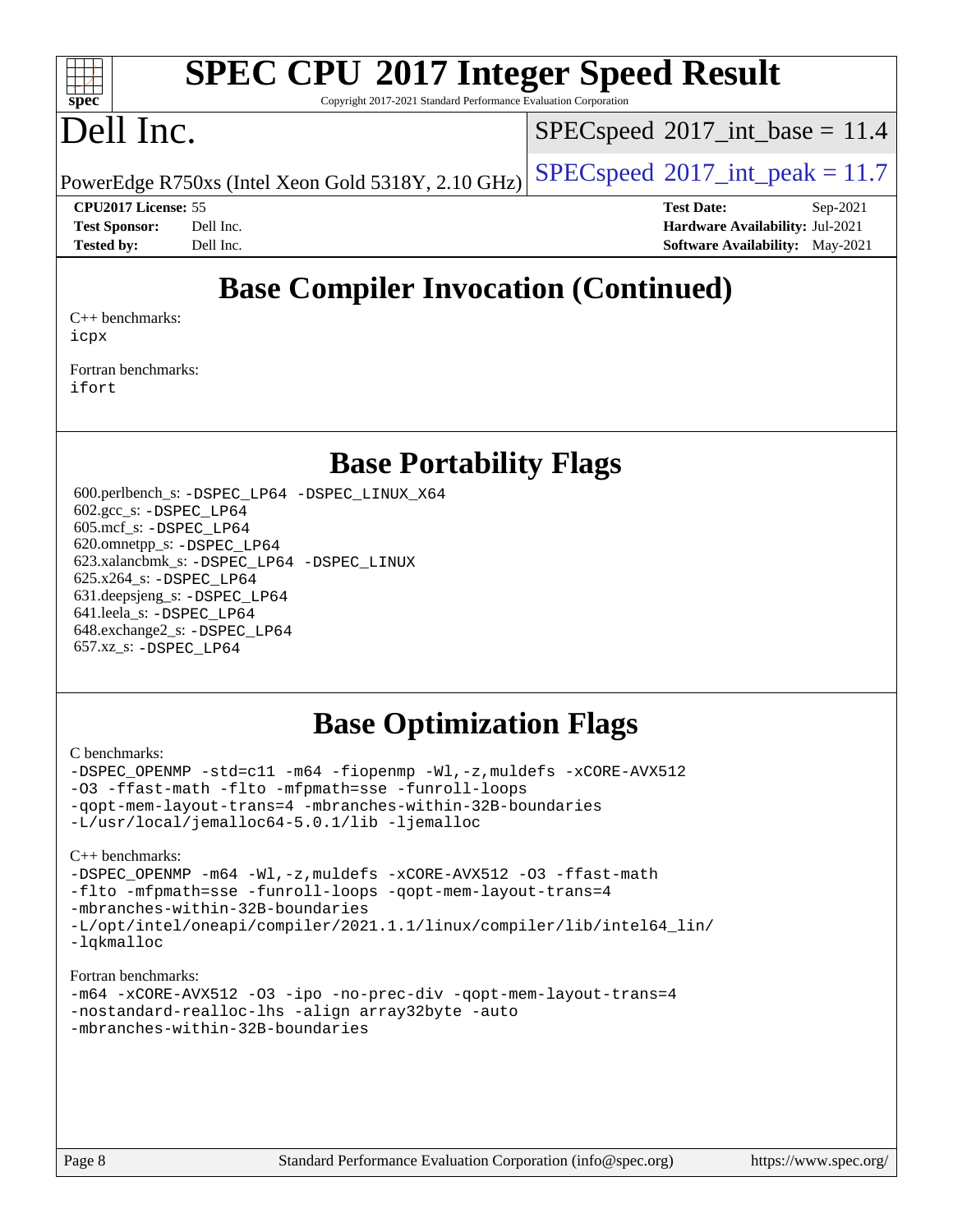# **[SPEC CPU](http://www.spec.org/auto/cpu2017/Docs/result-fields.html#SPECCPU2017IntegerSpeedResult)[2017 Integer Speed Result](http://www.spec.org/auto/cpu2017/Docs/result-fields.html#SPECCPU2017IntegerSpeedResult)**

Copyright 2017-2021 Standard Performance Evaluation Corporation

# Dell Inc.

**[spec](http://www.spec.org/)**

 $\pm\pm\prime$ 

 $SPECspeed^{\circ}2017\_int\_base = 11.4$  $SPECspeed^{\circ}2017\_int\_base = 11.4$ 

PowerEdge R750xs (Intel Xeon Gold 5318Y, 2.10 GHz) [SPECspeed](http://www.spec.org/auto/cpu2017/Docs/result-fields.html#SPECspeed2017intpeak)<sup>®</sup>[2017\\_int\\_peak = 1](http://www.spec.org/auto/cpu2017/Docs/result-fields.html#SPECspeed2017intpeak)1.7

**[CPU2017 License:](http://www.spec.org/auto/cpu2017/Docs/result-fields.html#CPU2017License)** 55 **[Test Date:](http://www.spec.org/auto/cpu2017/Docs/result-fields.html#TestDate)** Sep-2021 **[Test Sponsor:](http://www.spec.org/auto/cpu2017/Docs/result-fields.html#TestSponsor)** Dell Inc. **[Hardware Availability:](http://www.spec.org/auto/cpu2017/Docs/result-fields.html#HardwareAvailability)** Jul-2021 **[Tested by:](http://www.spec.org/auto/cpu2017/Docs/result-fields.html#Testedby)** Dell Inc. **[Software Availability:](http://www.spec.org/auto/cpu2017/Docs/result-fields.html#SoftwareAvailability)** May-2021

## **[Peak Compiler Invocation](http://www.spec.org/auto/cpu2017/Docs/result-fields.html#PeakCompilerInvocation)**

[C benchmarks \(except as noted below\)](http://www.spec.org/auto/cpu2017/Docs/result-fields.html#Cbenchmarksexceptasnotedbelow): [icx](http://www.spec.org/cpu2017/results/res2021q4/cpu2017-20211025-29846.flags.html#user_CCpeak_intel_icx_fe2d28d19ae2a5db7c42fe0f2a2aed77cb715edd4aeb23434404a8be6683fe239869bb6ca8154ca98265c2e3b9226a719a0efe2953a4a7018c379b7010ccf087)

600.perlbench\_s: [icc](http://www.spec.org/cpu2017/results/res2021q4/cpu2017-20211025-29846.flags.html#user_peakCCLD600_perlbench_s_intel_icc_66fc1ee009f7361af1fbd72ca7dcefbb700085f36577c54f309893dd4ec40d12360134090235512931783d35fd58c0460139e722d5067c5574d8eaf2b3e37e92)

[C++ benchmarks:](http://www.spec.org/auto/cpu2017/Docs/result-fields.html#CXXbenchmarks) [icpx](http://www.spec.org/cpu2017/results/res2021q4/cpu2017-20211025-29846.flags.html#user_CXXpeak_intel_icpx_1e918ed14c436bf4b9b7c8bcdd51d4539fc71b3df010bd1e9f8732d9c34c2b2914e48204a846820f3c0ebb4095dea797a5c30b458ac0b6dffac65d78f781f5ca)

[Fortran benchmarks](http://www.spec.org/auto/cpu2017/Docs/result-fields.html#Fortranbenchmarks): [ifort](http://www.spec.org/cpu2017/results/res2021q4/cpu2017-20211025-29846.flags.html#user_FCpeak_intel_ifort_8111460550e3ca792625aed983ce982f94888b8b503583aa7ba2b8303487b4d8a21a13e7191a45c5fd58ff318f48f9492884d4413fa793fd88dd292cad7027ca)

## **[Peak Portability Flags](http://www.spec.org/auto/cpu2017/Docs/result-fields.html#PeakPortabilityFlags)**

Same as Base Portability Flags

## **[Peak Optimization Flags](http://www.spec.org/auto/cpu2017/Docs/result-fields.html#PeakOptimizationFlags)**

[C benchmarks](http://www.spec.org/auto/cpu2017/Docs/result-fields.html#Cbenchmarks):

```
 600.perlbench_s: -Wl,-z,muldefs -prof-gen(pass 1) -prof-use(pass 2)
-xCORE-AVX512 -ipo -O3 -no-prec-div
-qopt-mem-layout-trans=4 -fno-strict-overflow
-mbranches-within-32B-boundaries
-L/usr/local/jemalloc64-5.0.1/lib -ljemalloc
 602.gcc_s: -m64 -std=c11 -Wl,-z,muldefs -fprofile-generate(pass 1)
-fprofile-use=default.profdata(pass 2) -xCORE-AVX512 -flto
-Ofast(pass 1) -O3 -ffast-math -qopt-mem-layout-trans=4
-mbranches-within-32B-boundaries
-L/usr/local/jemalloc64-5.0.1/lib -ljemalloc
605 \text{.mcf}\text{-}\mathrm{s}: basepeak = yes
625.x264-fiopenmp-std=c11-m64-Wl,-z,muldefs
-xCORE-AVX512 -flto -O3 -ffast-math
-qopt-mem-layout-trans=4 -fno-alias
-mbranches-within-32B-boundaries
-L/usr/local/jemalloc64-5.0.1/lib -ljemalloc
657.xz s: basepeak = yes
                                     (Continued on next page)
```